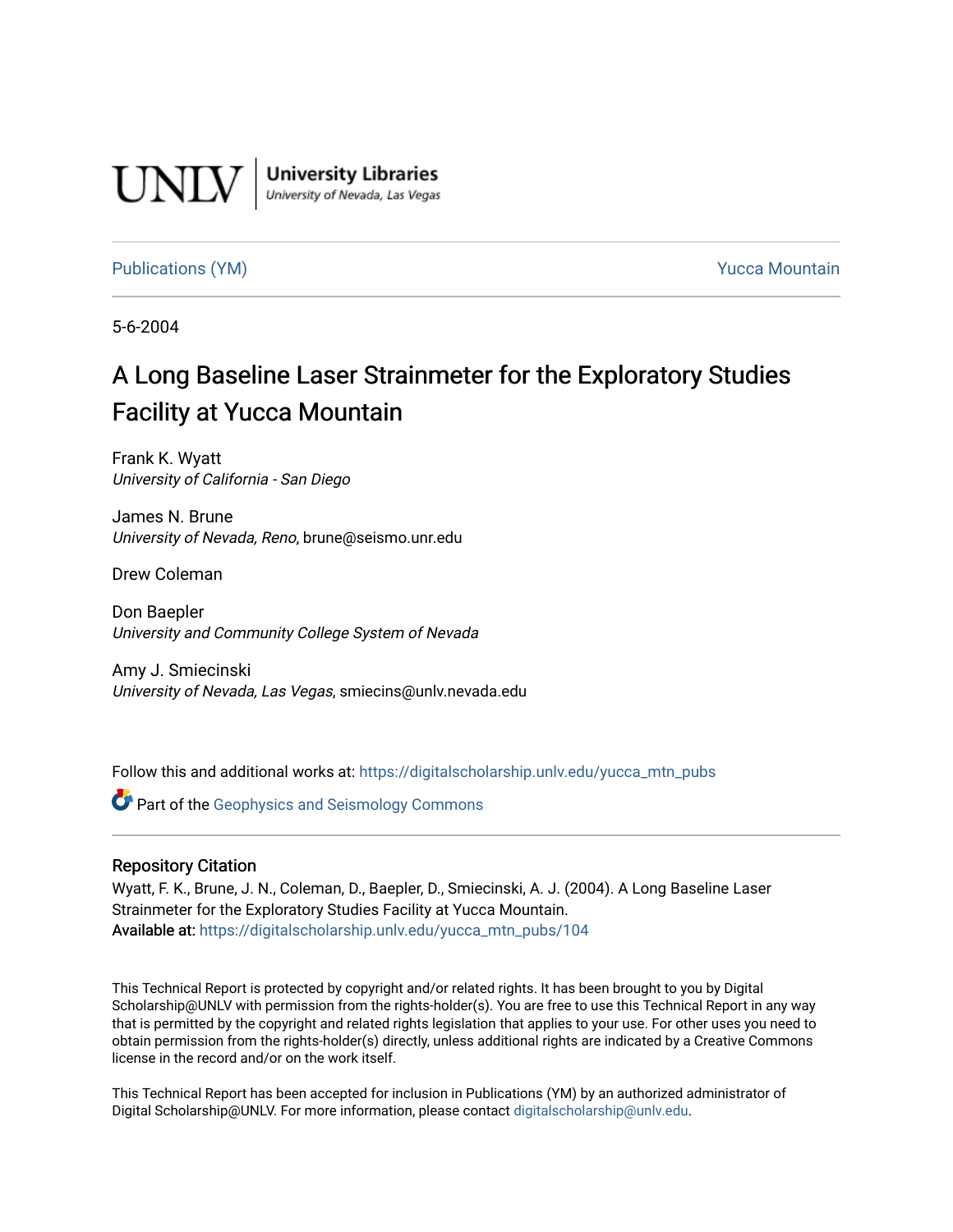

*University and Community College System of Nevada (UCCSN)* 

# SCIENTIFIC INVESTIGATION PLAN (SIP)

| <b>Task Title:</b>      | A Long Baseline Laser Strainmeter for the Exploratory<br><b>Studies Facility at Yucca Mountain</b> |
|-------------------------|----------------------------------------------------------------------------------------------------|
| <b>Task Number:</b>     | <b>ORD-FY04-008</b>                                                                                |
|                         | See FTR TR-03-008 (Task 7) for details of earlier related work.                                    |
| <b>Document Number:</b> | SIP-UNR-028                                                                                        |
| <b>Revision:</b>        | 0                                                                                                  |
| <b>Effective Date:</b>  | May 6, 2004                                                                                        |

Author:

Frank K. Wyatt

 $\frac{27-A_{\mu\nu}-04}{\text{Date}}$ 

Approvals:



UCCSN QA Manager- Amy Smiecinski

. 5/01/c, <u>y</u><br>Date /

 $rac{5-6-04}{\text{Date}}$ 

 $\frac{5 - 6 - 04}{\text{Date}}$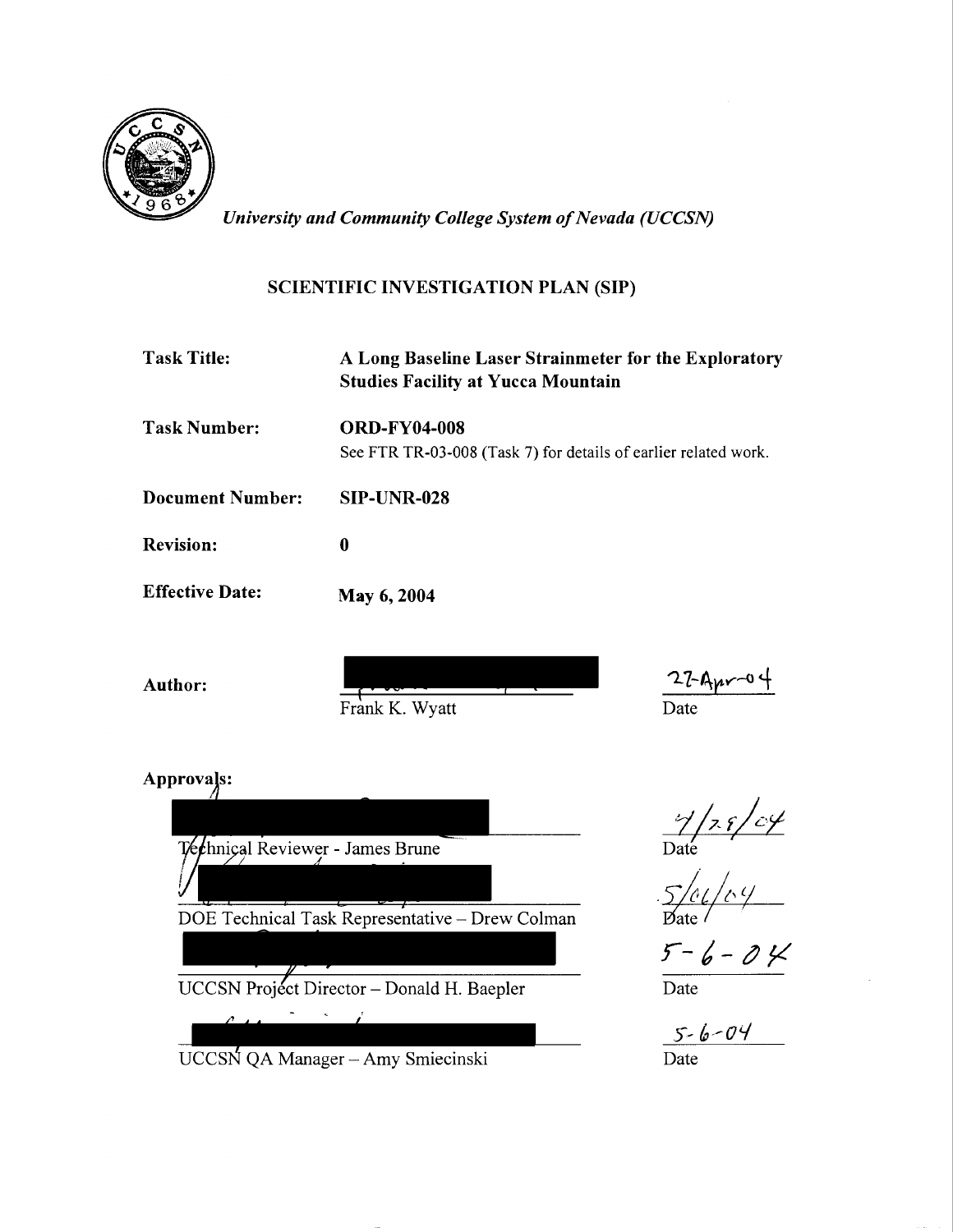# **REVISION HISTORY**

| <b>Revision</b><br><b>Number</b> | <b>Effective</b><br>Date | <b>Description of Change</b>                                                                             |
|----------------------------------|--------------------------|----------------------------------------------------------------------------------------------------------|
| $\theta$                         | 05/06/2004               | Initial Issue. (Continuation of Task 7 from<br>the previous Cooperative Agreement<br>DE-FC28-98NV12081.) |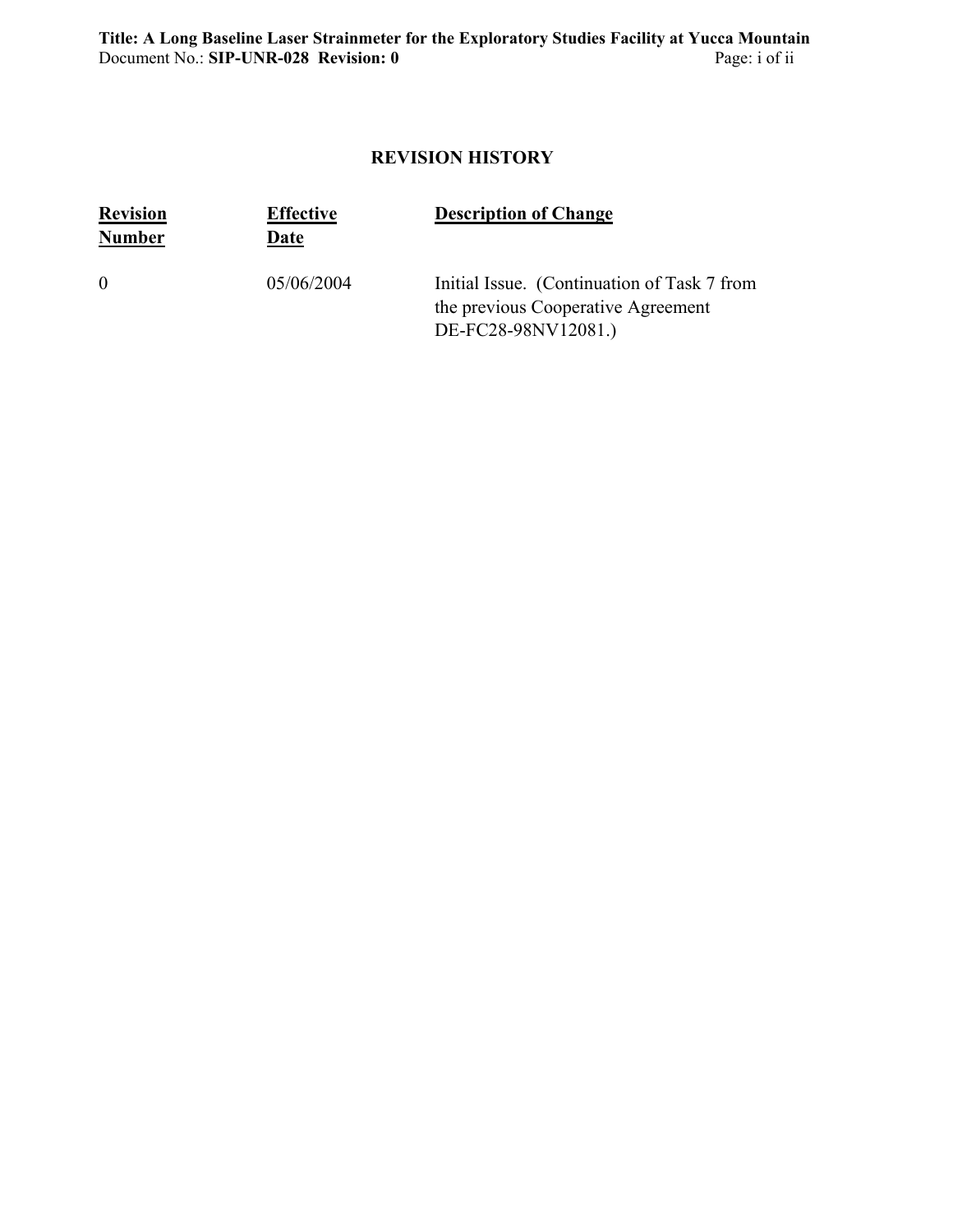#### Table of Contents

| 1.0 | Introduction |
|-----|--------------|
|-----|--------------|

- 2.0 Scope, Objectives and Subtasks
- 3.0 Methods and Approach
- 4.0 Applicable Standards and Criteria
- 5.0 Implementing Procedures and Scientific Notebooks
- 6.0 Equipment
- 7.0 Hold Points and Decision Points
- 8.0 Records, Reports and Submittals
- 9.0 Verifications and Reviews
- 10.0 Computer Software
- 11.0 Interfaces among M&O, UYCCSN, DOE & NSL Components
- 12.0 Accuracy and Representativeness of Results
- 13.0 Personnel
- 14.0 Schedules

Attachment: White Paper on "Long-baseline Laser Strainmeter Measurements in the Exploratory Studies Facility at Yucca Mountain"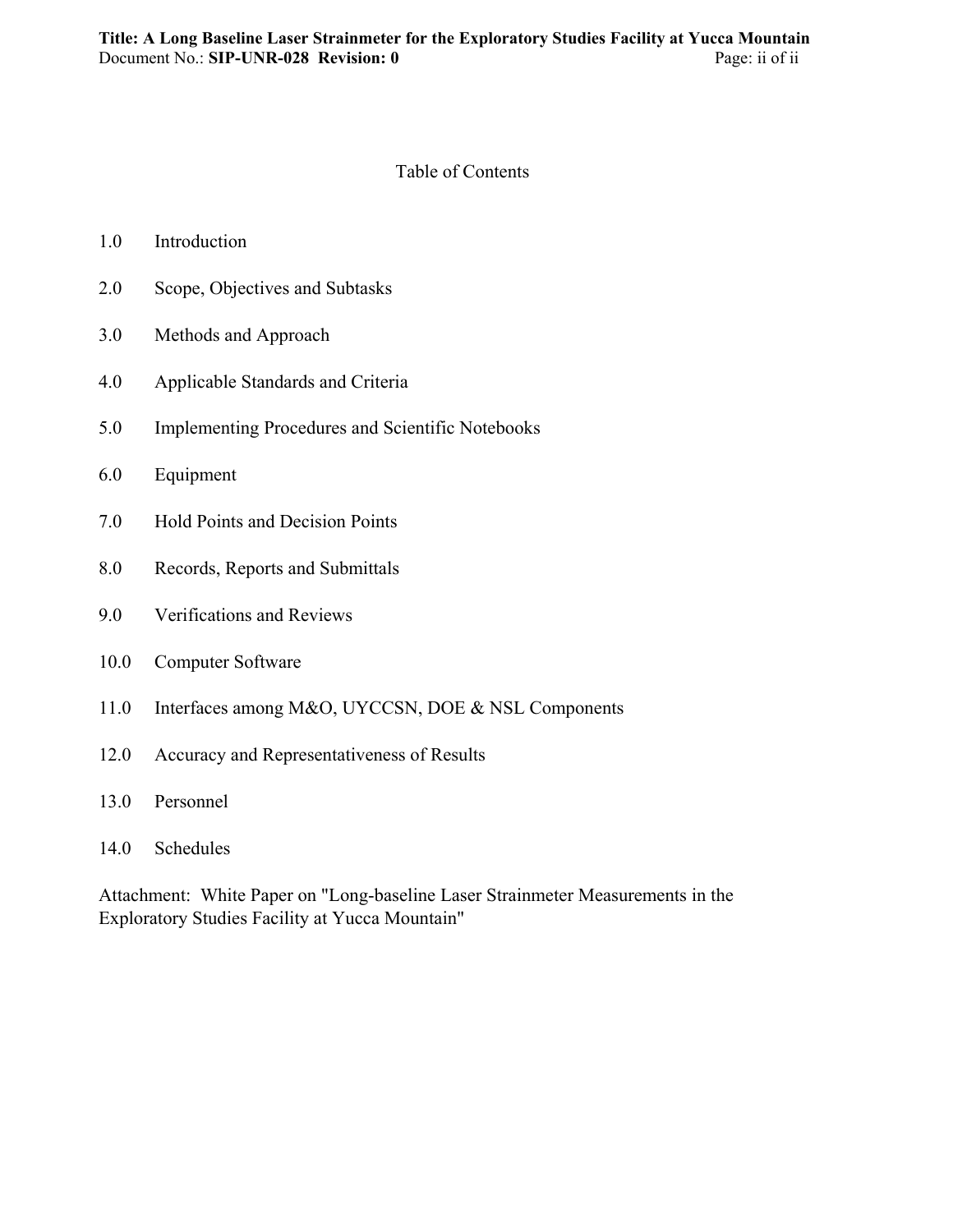#### **1.0 Introduction**

This Scientific Investigation Plan (SIP), for work under the second Department of Energy/University and Community College System of Nevada (DOE/UCCSN) Cooperative Agreement (10/01/03), DE-FC28-04RW12232, is intended to cover the laser strainmeter operation and monitoring task being conducted by the University of California, San Diego (UCSD), under the oversight of the Nevada Seismological Laboratory of the University of Nevada-Reno (NSL/UNR). UCSD has carried out the design, engineering, and installation of the east-west laser strainmeter (LSM) currently in place in the Exploratory Studies Facility (ESF) at Yucca Mountain.

Continued operation and analysis of the LSM in the ESF is important for understanding the shortterm and long-term stability of the proposed National Nuclear Waste Repository site; for this measurement the value of the records increases with the duration of the observing period. Precise deformation monitoring is especially valuable for understanding the hazard posed by the local tectonic environment, for helping to define the engineering requirements for constructing a safe site, and for providing a baseline against which to observe warning signals from any significant future changes in conditions. An LSM represents the current state of the art for measuring changes in rock strain over the widest possible range of frequencies.

The purpose of this SIP is to describe the overall planning for the project such that it can be conducted and the data recorded, processed and analyzed according to established protocol for the University and Community College System of Nevada (UCCSN) Quality Assurance Program (QA).

# **1.1 Summary of Instrument Fabrication and Installation**

Under the first DOE/UCCSN Cooperative Agreement this project was divided into four phases: Phase I of the project — site training, surveying, site selection, and instrument design and engineering — was completed by 2001. Phase II — component fabrication and onsite preparation — was completed by spring 2002. Phase III — assembly of the instrument and the initial test period—was completed in June, 2002. Phase IV— operation, monitoring, and analysis of the data — is currently in progress, and is the focus of this SIP. While the transition from testing to routine operation of this new system in the unusual setting of the ESF occurred over a period of time, since August 21, 2002 (2002:233) recordings of the ESF's deformation have been collected to QA standards.

Details of the earlier work are available in the Final Technical Report for Task 7 (Document ID TR-03-008), for the first Cooperative Agreement.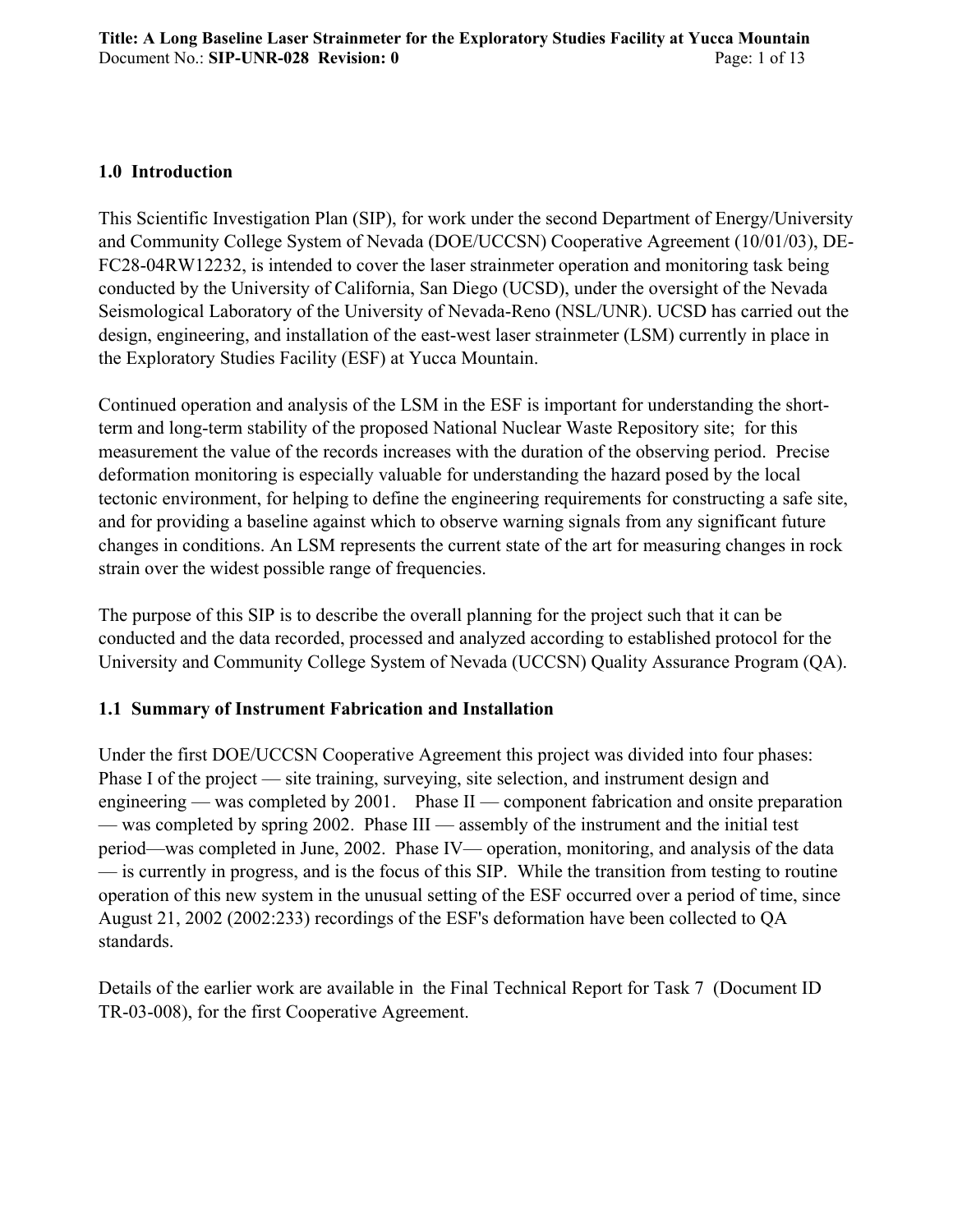#### **2.0 Scope, Objectives, and Subtasks**

# **2.1 Scope**

Task: A Long Baseline Laser Strainmeter for the Exploratory Studies Facility at Yucca Mountain. This Scientific Investigation Plan presents an independent study intended to augment substantially the previous work conducted in accordance with the UCCSN QA Program.

This work is subject to UCCSN QA Program requirements.

The work encompasses several aspects of laser strainmeter operation, monitoring, data processing and analysis.

# **2.2 Objectives**

The LSM continuously monitors the repository-scale strains from all sources, complementing regional geodetic surveys at the facility by providing an independent check, and much lower noise over a wide frequency range – a factor of 1000 better than geodetic methods at periods of days and shorter.

Continued operation will monitor:

• Establishing the baseline strain rate in the ESF (so far, in the east-west direction only); measuring this, and future changes, will provide a strong check on any strain-rate variations that may occur associated with possible tectonic or volcanic events, or potential repository activities. An extended record is required to understand fully the character of the baseline strain.

• Strains associated with seismic waves, earth tides, and atmospheric pressure variations; analysis of these provides unique information on the bulk rock properties (e.g., elastic modulus) of the potential repository block, and any changes in them.

• Any strains from earthquakes (either from static deformations caused by (future) local earthquakes, or by triggered slip along nearby faults) or from volcanic activity (e.g., in Crater Flat); any such strains would be important in judging the integrity of the repository after such events.

# **2.3 Subtasks**

# **Operations and monitoring:**

Operation includes remote and onsite adjustment of instrument systems to assure continuous operation and production of high-quality data; necessary maintenance and upgrade/repair of instrument subsystems; calibration of equipment essential to production of QA data; routine data downloading; archiving of the data; regular monitoring of the records for any short-term (weeks or less) anomalous signals (see Section 3.0).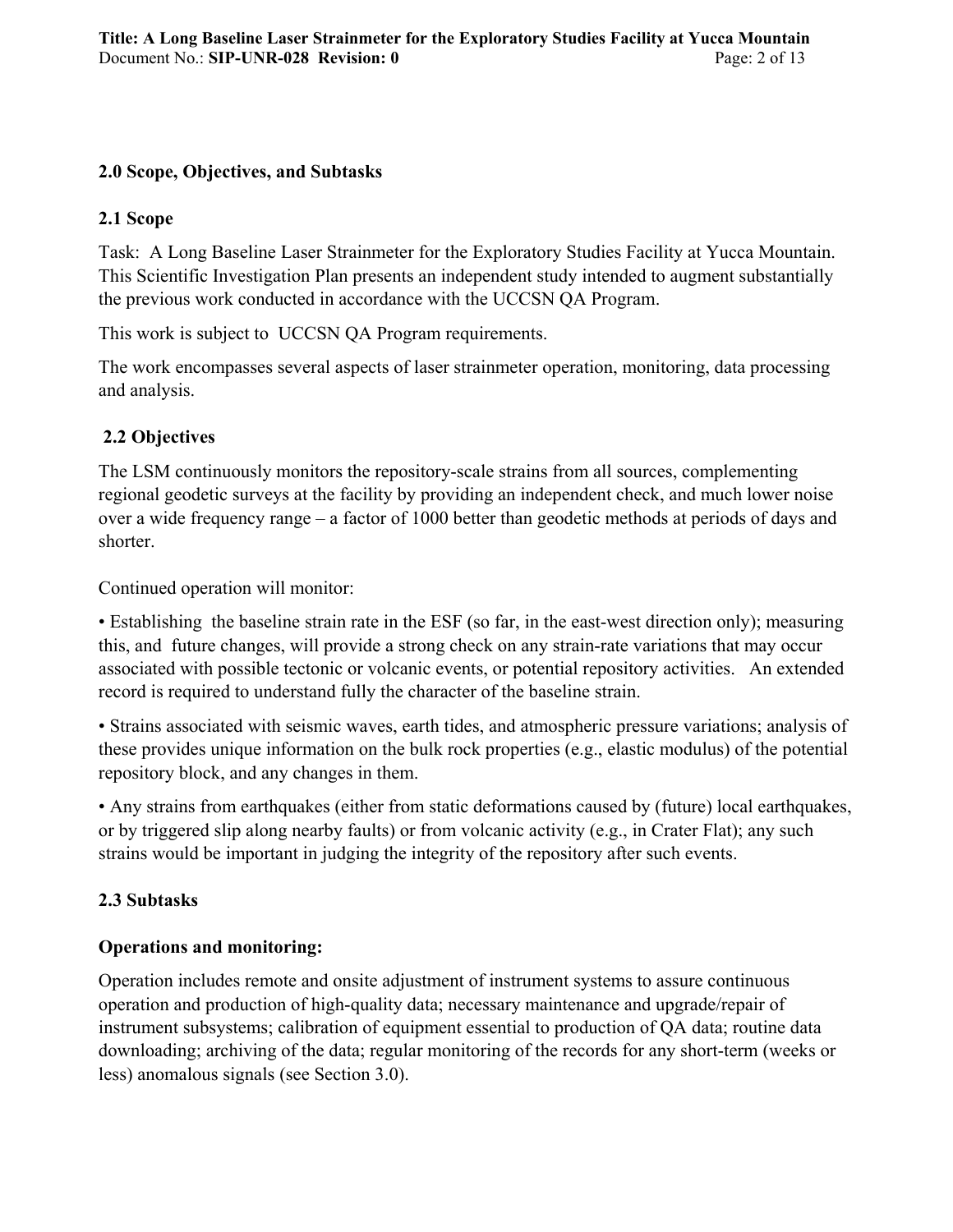## **Processing and Analysis:**

Data processing and analysis include editing of data and application of calibration measurements to produce an optimal estimate of strain changes, submission of raw and edited data to the Document Center for final archiving, and analysis and interpretation of the measurements in terms of geophysical phenomena and repository performance. All data-handling is to be done in accordance with QA procedures (see Sections 3.0 and 8.0).

# **Instrument activities—upgrades, including:**

1. Improving the quality of the strainmeter's laser system by close monitoring of the field laser (adding remote-control features) and by developing a lab test-bed for continuous testing/preparation of a replacement laser. We will also develop further the main laser's fiber light-delivery system, to permit easier absolute laser-frequency measurements at the field site.

2. Preparing a second, complete datalogger/controller for rapid introduction in the event of equipment failure.

3. Introducing a physical length modulator to each optical anchor interferometer, which, along with modified electronics, allow for much greater tolerance in beam-alignment for improved long term operation of the optical anchors at each end of the laser strainmeter. (Our earlier plans called for a more extensive approach to this, but the observed stability of the optics tables (at each end of the instrument) permit a moderated solution.)

4. Increasing the amount of adjustment done through remote control and local automation, notably more control of the laser and fringe-counting electronics.

5. Reducing further the disruption caused by strong ground shaking from mine trains as they pass by the instrument end-structures, causing miscounting of the interferometer, and shortening the laser lifetime—by continued work on a physical isolation system for the LSM laser and by introducing additional monitoring equipment to aid in the recovery from the shaking.

6. Fabricating a number of the circuit boards in line with necessary upgrades; the changes have been designed and documented (readied), the reworking of the board layouts will be done by Wally Nicks of UNR, while the fabrication and testing will be done at UCSD.

7. Replacing compromised interferometer optics – both lenses and mounts – with new components for more reliable laser beam alignment.

8. Improving capabilities of the datalogging system, specifically in prioritizing operations and in data accessibility/security.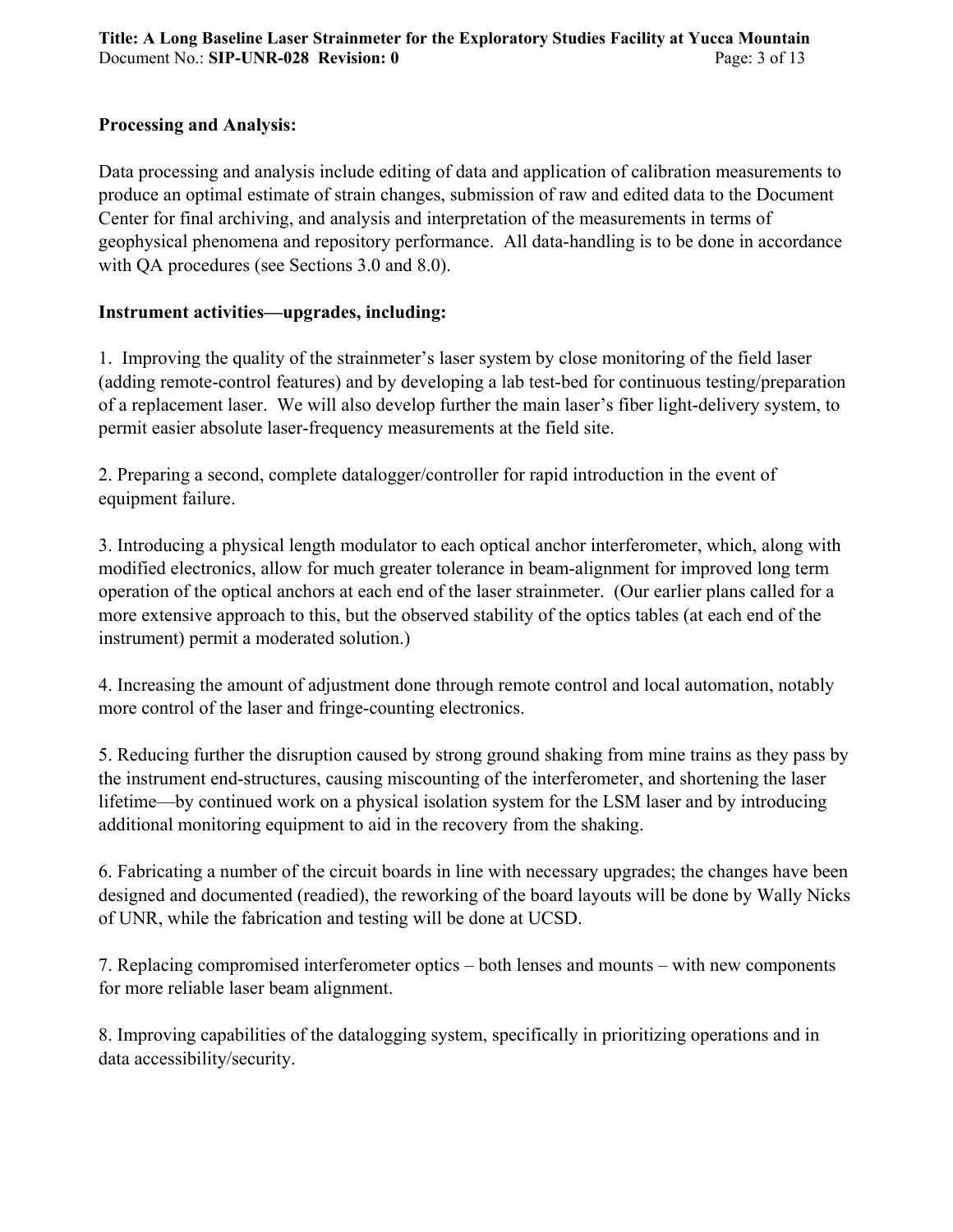9. Adding additional "environmental" sensors to the system to provide records of such signals as air temperature in the tunnel, wind speed, and (outside) solar radiation, to help in the interpretation of the records (e.g., the conspicuous strain-change found to be associated with operation of the tunnel's exhaust fans).

#### **ESF Access:**

Maintain staff certification for work in the tunnel.

#### **3.0 Methods and Approach**

A laser strainmeter measures the relative displacement between two end-piers separated by several hundred meters, by directing laser light through a straight, evacuated pipe. Mounted on one of the end-piers is a laser interferometer, at the other is a reflector. The interferometer records any changes in the distance separating the two piers in terms of the wavelength of light from a wavelengthstabilized laser. An evacuated pipe is employed to suppress the variations in the index of refraction of the air that would otherwise disturb the optical path-length measurement.

Because the interferometer is capable of detecting displacements of the order of 0.1  $\mu$ m, the strainmeter is sensitive to strains on the order of 0.1  $\mu$ m/500 m, or about 2×10<sup>-10</sup> (0.2 ns). This is the sensitivity of the instrument to strain along the length interval defined by the end-piers. It is thus crucial that there be no spurious motions of the end-piers: displacements of a few micrometers of the piers with respect to the underlying rock would distort the instrument record. To eliminate such spurious motions we use the technique of tying the end-piers to the bedrock using laser "optical anchors" (LOA). These are short-base laser strainmeters which monitor end-pier motion relative to the bottom of two angled boreholes at each end-pier. This technique is used to monitor, to optical precision, any instability of the end-piers relative to the underlying material, in order to remove the effects of end-pier motion from the strain recordings.

The LSM installation consists of systems that (1) maintain the vacuum, (2) (eye-safe) lasers for measuring between points anchored into the rock, (3) simple "counting" electronics, and (4) the data recording. The quality of the vacuum system is assured by monitoring the vacuum pressure continuously with a calibrated vacuum gauge. The LSM's laser stability, as the instrument's lengthstandard, is assured by referring its operational wavelength against a standard. The digital counting electronics and recording and telemetry systems are calibrated by checking against a calibrated multimeter.

#### Integrity of the recordings:

Interferometer (LSM and LOAs) and Recording Verification: (A) to check the strainmeter optical sensing system and all of the front-end transducer electronics (pre- Fringe Counter electronics), apply slight pressure on the instrument end-monument and observe on a scope that each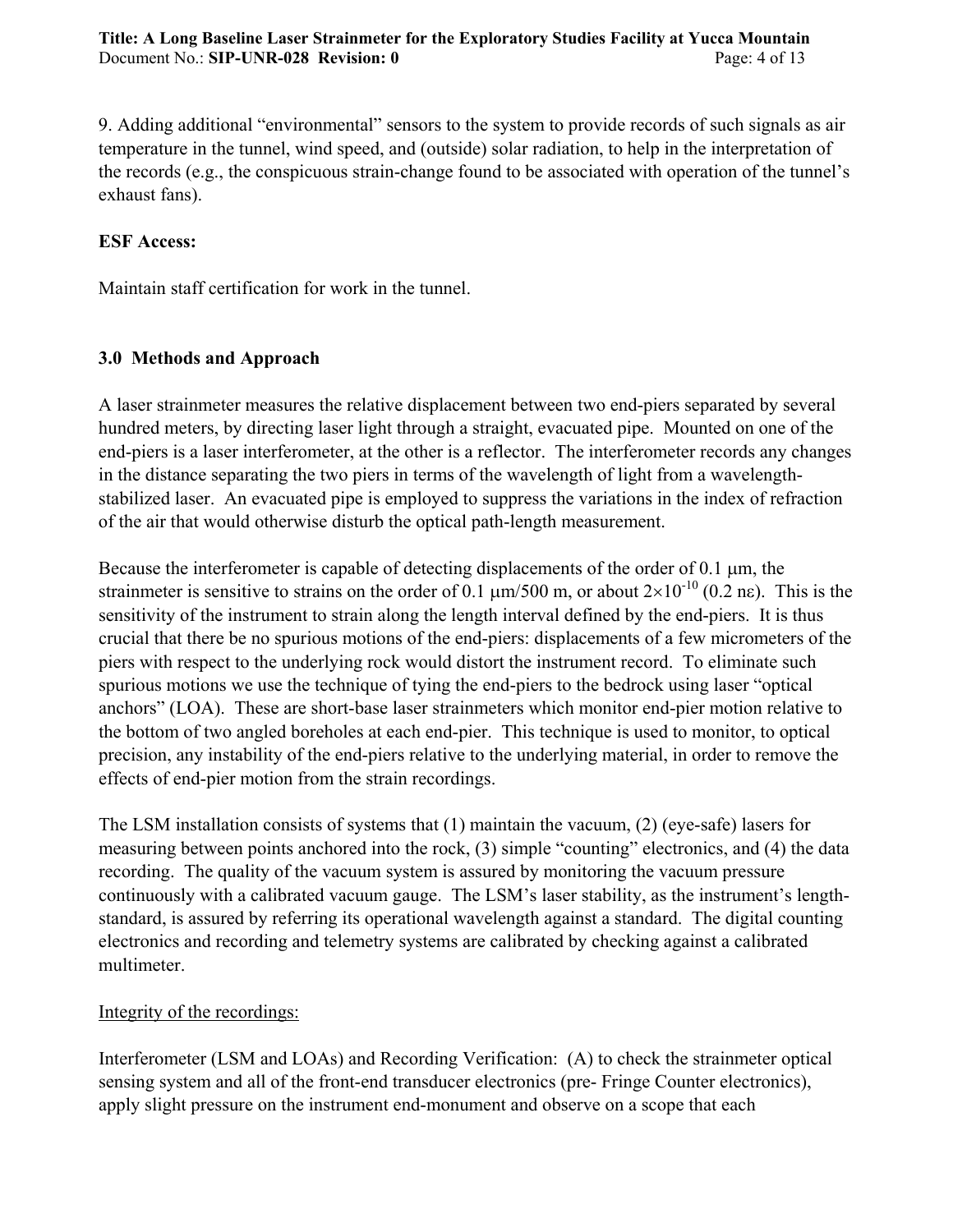interference-fringe of motion (light and dark bands of light) is a full circular revolution, and that it yields 4 counts, of the proper sign (longer instrument: counts "up"), in the Fringe Counter. (B) to complete the system throughput check, from instrument-electronics to computer files, enter a pair of "counts" into the Fringe Counter and verify the recording of this by checking the data file both at the site and after transmission back to the lab. These two calibration operations involve only simple observation, the writing down of numbers, and the subsequent checking of the recorded data. Any changes in instrument gain-settings requires a repeat of step B above.

#### Laser Frequency Measurements:

Regular checks of the LSM laser's frequency are necessary to establish a history of the laserfrequency stability, for possible correction of the strain record: these are to be performed, at least twice annually, at approximately six month intervals. This requires the use of a calibrated (1) **Reference Laser** and (2) **Frequency Counter**.

# Other routine checks and adjustments:

A calibrated (3) **Multimeter** is required for the occasional checking of those analog voltages in the instrument which involve either the strain measurements or possible corrections of the strain signal. All such measurements are to be included in the SN. Other monitoring signals possibly necessary for correcting the strain signal include: a calibrated (4) **Vacuum gauge** for recording the maintubing vacuum level—we note in the SN the times of all vacuum-system pumpdowns; a calibrated (5) **Air Pressure gauge** for recording the air pressure affecting the instrument/repository, for understanding the response of the rock to this influence. Other routine activities at the time of instrument visits include: observing and optimizing the optical alignments; checking the position of control switches, and the recording of any changes which are made in the SN.

The data logger records the signals at five-minute intervals, and more frequently. We maintain a record of the channel assignments and note any changes in the filter settings for the main signals and any QA-level ancillary measurements.

Additionally, we supply the logger with fixed reference voltages, as a continuous diagnostic of the system. These voltages are checked (using the calibrated multimeter) during field visits. We record any changes in recorder response, code, or hardware that could affect digitization levels and recalibrate main systems if necessary.

Reviews of the recorded data from the laser strainmeter are performed on a weekly basis to ensure that all recording systems are performing properly.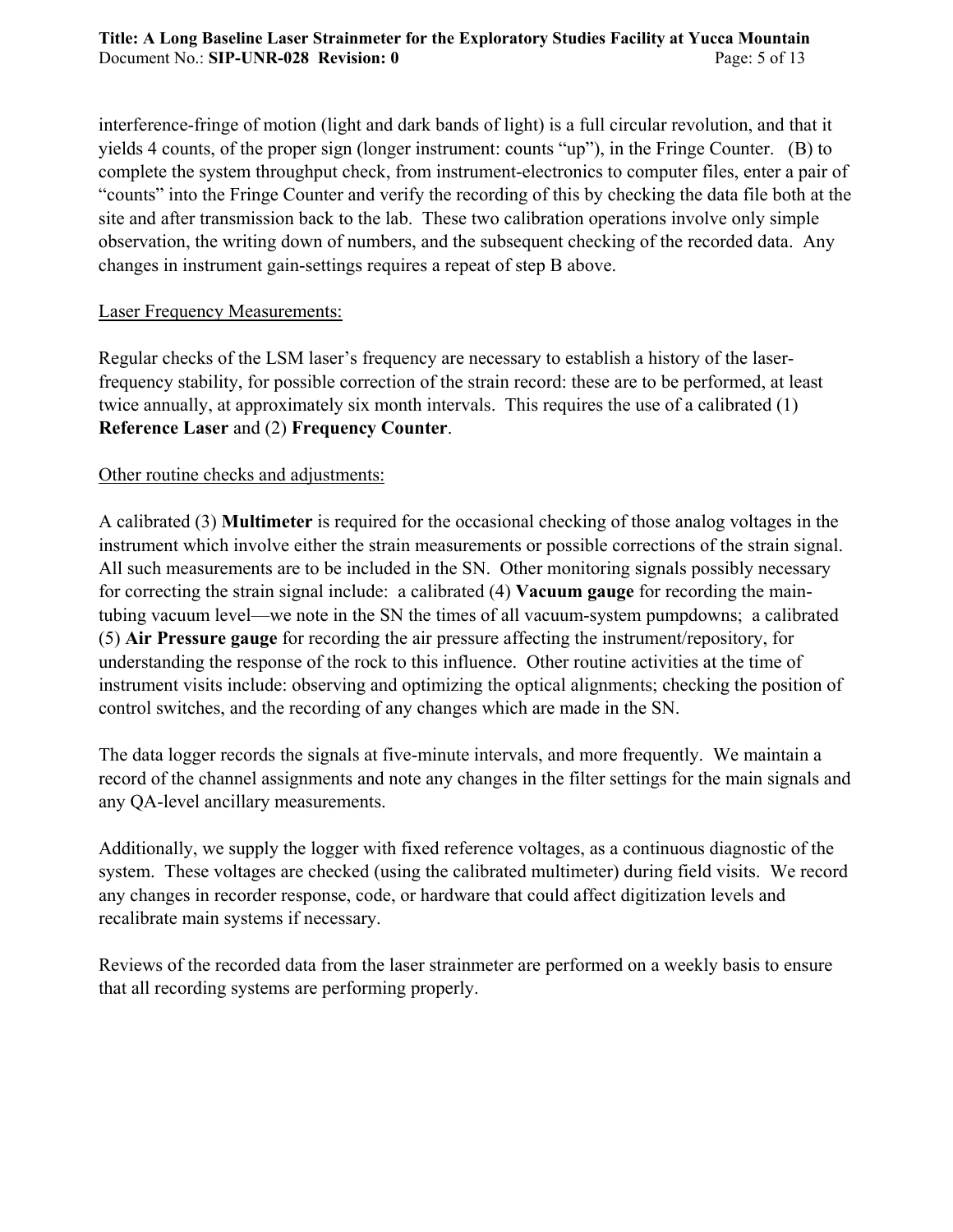# Transmitting and Storing the Data:

We use *gzip* to compress the digital files before transmission, since this includes an error-checking checksum. Data is unzipped with *pkzip*. We check the validity of individual recordings (for system throughput-checks, at the times of calibration) using *Unix* system binary-data utility (viewer) *od*.

In order to comply with temporary records storage requirements, we regularly download a copy of the raw data to the computer system at Scripps and maintain the original raw data on the computer located at the site. This data transfer is typically done daily, but is required to be performed within 60 days of the acquisition of the raw data.

Prior to removing the data from either the computer at the site or from the UCSD/Scripps system, the data will be formally submitted to the Document Control Coordinator (DCC) in accordance with QAP-17.0, 'Quality Assurance Records.'

#### Data Processing:

We use a small suite of software routines, "LSMDP" (for Laser Strainmeter Data Processing), to visually identify locations of possible bad data and "offset and fill" any data that we judge to be erroneous. The raw data files are not modified in this operation; the processed data are altered by the introduction of an offset across times of bad data with the faulty data flagged (given an "impossible" number) to show the altered results, and a separate file of all such edit times is maintained. There are no established standards for making the editing judgements, and the final processed data, indicates the locations of all edits.

In this process we will also be guided by the use of unqualified data (recorded signals whose calibrations are not to QA standards); these will be used for corroboration purposes only.

The next step for producing the final data series is to add to the edited data the sum of a small set of "correction"" series (e.g., the end-pier motions).

The 'spreadsheet' routines for doing this are largely written. Under this Task we will submit a Software Qualification Request stating why this software suite qualifies as Low Level, and then prepare a Software Activity Plan (SAP) with a listing of the code and a description of what each piece does. The software to be covered would be all the programs which affect the data: programs which act directly on the data series.

Programs whose sole use is only to guide our editing judgements would not be included in the software qualification, since the results of that judgement are all that matter, and (again) these decisions are evident in the final series, and the edits information is maintained as a independent file for redundancy. The program used for visual identification of the locations for edits ("credit") does not modify the data but does play a role (since the data are too voluminous to be worked with by use of a simple listing). We will handle the quality assurance of this by presenting a test which is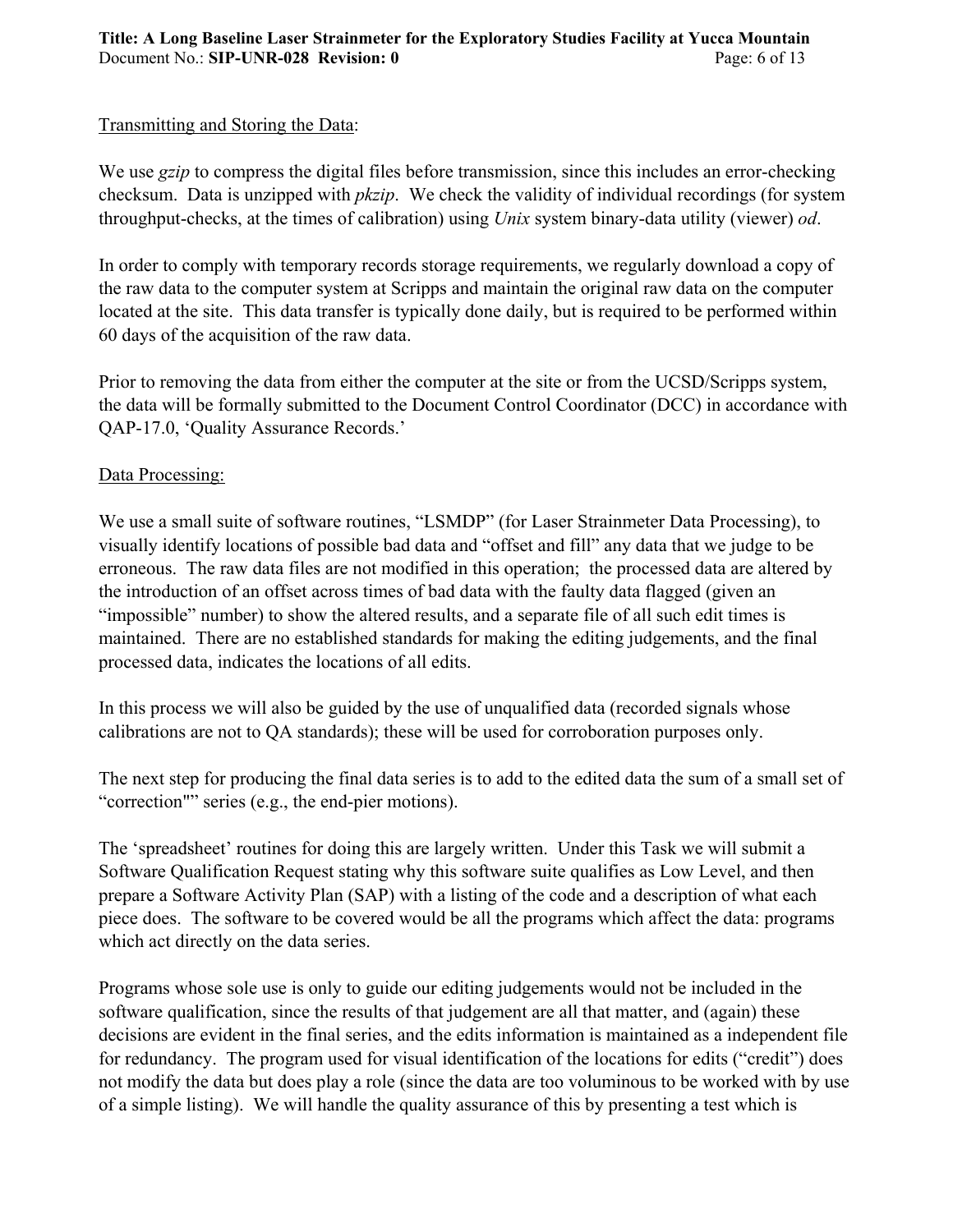performed for each data submission; the results of this test will be included as an addendum to the Report sent in to the DCC, for each Report.

#### Restricted Access:

All YMP strainmeter-project data and software have write-access only for those people involved with the processing, and listed in the SN as having access.

#### Records/Reporting:

At least annually (and required within 60 days of contract end) send the raw data in a Report to the Document Control Coordinator, so that it becomes a permanent Record, which the DCC can submit to the Record Center. (This would be gzipped files on floppy, CD, or 8-mm tape.)

We note that calibration reports and ongoing SN entries (being quality-affecting) are also "records" and have to be submitted to the DCC in accordance with QAP 17.0, Section 4.5.

# Data Transmittals**—**Technical Data Management System (TDMS):

TDMS maintains version control, and assigns data tracking numbers (DIN) for listing in reports.

Once the processing software is qualified, the processed data collected from the strainmeter will be submitted to the TDMS at least annually, with a latency (the time since the last processed data that is included) of less than 100 days. This latency stems from the routine archiving procedure.

Strain rates will be calculated, in part, based on the previously submitted data, and will be submitted to the TDMS prior to finalizing associated data reports. Records created as a direct result of the data submittal process will be submitted to the DCC by the Technical and Electronic Data Specialist in Las Vegas on behalf of Task ORD-FY04-008 personnel.

# **4.0 Applicable Standards and Criteria**

There are no applicable standards or criteria for this task. All work will be conducted or supervised by professional researchers, but there are not specific job skills required beyond those stated in the position descriptions filed with the UCCSN Training Coordinator.

# **5.0 Implementing Procedures and Scientific Notebooks**

UCCSN Quality Assurance Procedures (QAP) applicable to this SIP are listed in the references (Section 15.0). One or more of these procedures applies to the subtasks listed above, as appropriate.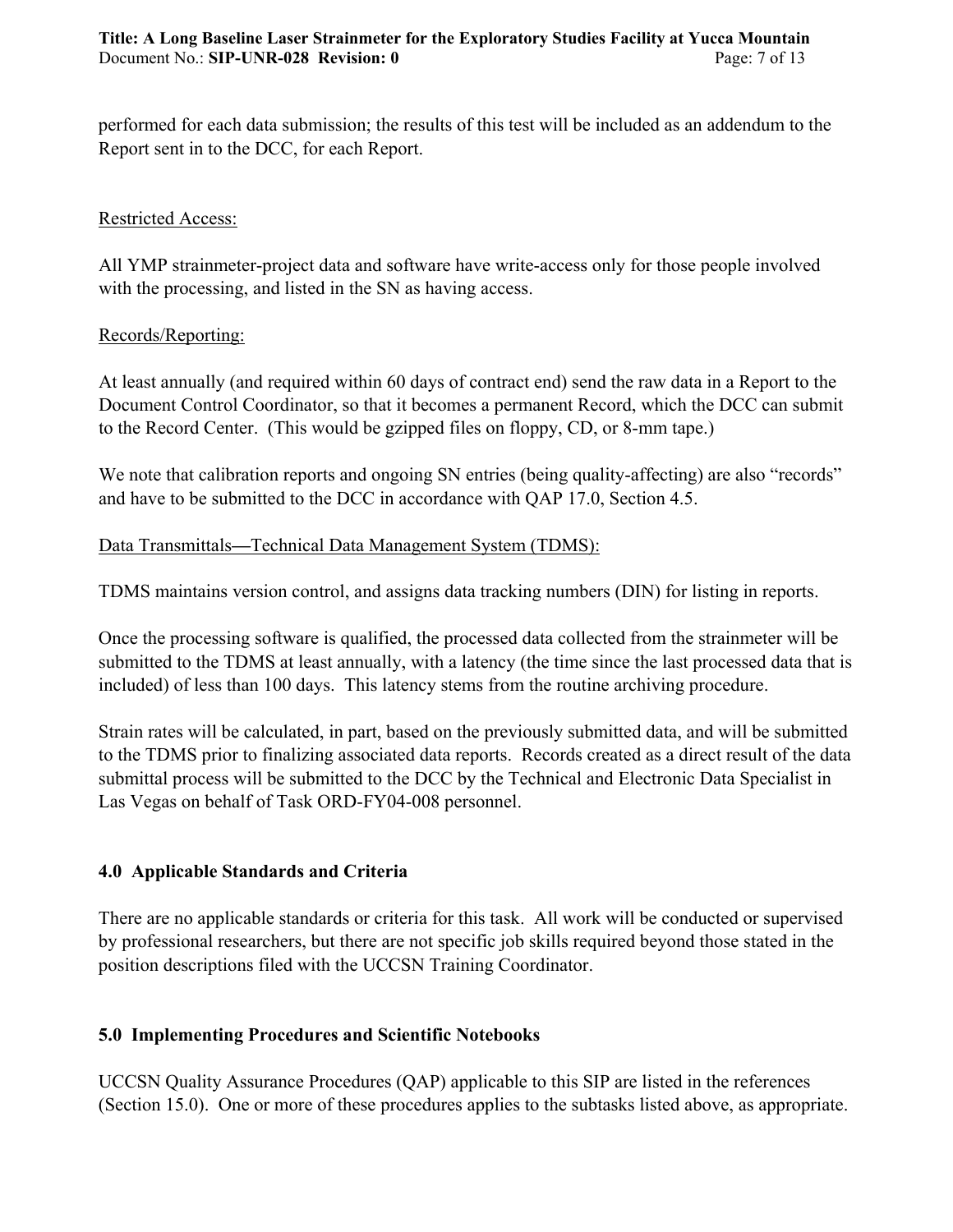If a listed QAP is superseded by a new procedure issued during the course of the work described in this work plan, applicable work scope will be conducted in accordance with the new procedure.

Implementing Procedures (IP) and Scientific Notebooks (SN) that are applicable to specific subtasks for the laser strainmeter monitoring are listed below.

IP IPR-028 (to be submitted) Laser Strainmeter Systems Checks SN UCCSN-UNR-026, Vol. 1 & 2. A Long Baseline Laser Strainmeter for the ESF at Yucca Mountain. SN UCCSN-UNR-061, Vol. 1.

# **6.0 Equipment**

Calibrations: The following equipment will be calibrated in accordance with QAP-12.0, "Control of Measuring and Test Equipment," and at NIST or by qualified suppliers in accordance with QAP-7.0, "Control of Procurement and Receipt."

|                                                            | calibration    |
|------------------------------------------------------------|----------------|
| (1) Winters Laser, ID# $006039056$ ,                       | <b>NIST</b>    |
| (2) Hameg Frequency Counter, ID #008638,                   | Bechtel-Nevada |
| (3) Wavetek Digital Multimeter, ID #008639,                | Bechtel-Nevada |
| (4) Varian Vacuum Gauges, ID #008839 and #000542 $*$ ,     | Bechtel-Nevada |
| (5) Setra Barometric Gauges, ID #008838 and #000543 $^*$ , | Bechtel-Nevada |

\*These are the only pieces of calibrated equipment needed for continuous operation. For this reason we maintain two units for exchanging when calibrations are due.

#### **7.0 Hold Points**

There are no particular hold points or decision points in this task.

#### **8.0 Records, Reports, and Submittals**

We intend to comply with the UCCSN OA Program for the applicable elements as listed and described. Data recorded by the laser strainmeter will be submitted to the Technical Data Archive, along with support records, as specified by QAP 17.0 for raw data and QAP 3.6 for reduced data.

Deliverables, in outline form:

Project-level: Scientific Investigation Plan (this document) [Field Work Package—Test Coordination Office]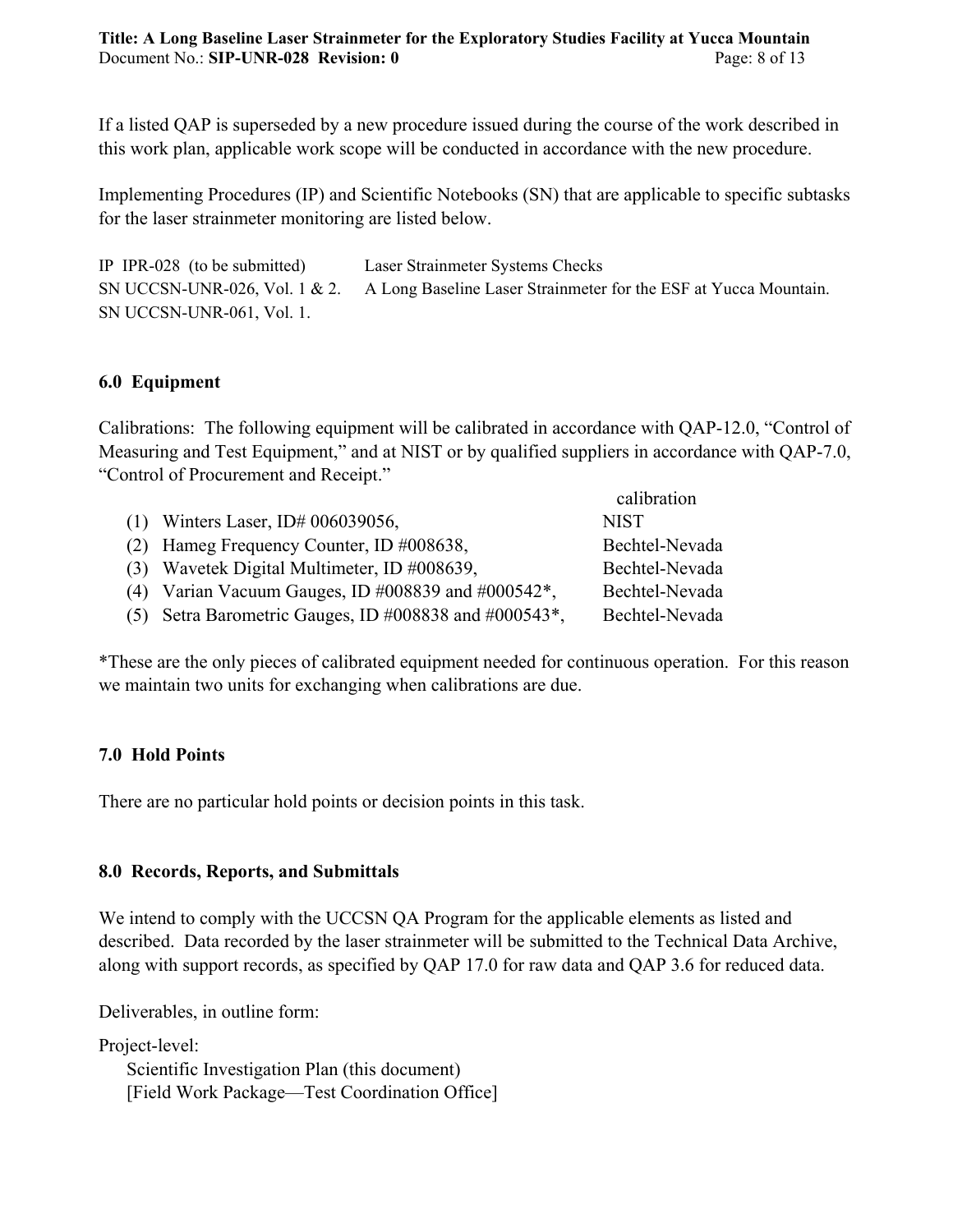| Implementation Procedure(s)<br>Implementation Procedures to replace repeated Scientific Notebook entries.<br>Data-processing software qualification<br>Qualify the software used for the reduction and analysis (processing) of the raw data.<br>Documentation on training for QA |                   |        |
|-----------------------------------------------------------------------------------------------------------------------------------------------------------------------------------------------------------------------------------------------------------------------------------|-------------------|--------|
| Operationally/Annually:                                                                                                                                                                                                                                                           |                   |        |
| Scientific Notebook entries                                                                                                                                                                                                                                                       | as due            |        |
| Including recording of all IP: Laser Strainmeter System Checks                                                                                                                                                                                                                    |                   |        |
| Equipment calibrations—NIST & Bechtel                                                                                                                                                                                                                                             | as due            |        |
| Laser-frequency check                                                                                                                                                                                                                                                             | biannually        |        |
| [Training: site access/underground access]                                                                                                                                                                                                                                        |                   |        |
| Regular reporting:                                                                                                                                                                                                                                                                |                   |        |
| Quarterly Technical Reports (non QA)                                                                                                                                                                                                                                              |                   | To DOE |
| Field-recorded (raw) data-Data Submission Report                                                                                                                                                                                                                                  | at least annually |        |
| including MetaData on data channels and signals                                                                                                                                                                                                                                   |                   |        |
| (becomes QA if included in SN)                                                                                                                                                                                                                                                    |                   |        |
| Scientific Notebook reviews                                                                                                                                                                                                                                                       | as due            |        |
| Processed data-Data Submission Report                                                                                                                                                                                                                                             | at least annually | To DOE |
| Data interpretation (non QA)                                                                                                                                                                                                                                                      |                   |        |
| Closeout:                                                                                                                                                                                                                                                                         |                   |        |
| <b>SN Review</b>                                                                                                                                                                                                                                                                  |                   |        |
| Data Submission                                                                                                                                                                                                                                                                   |                   |        |
| <b>Calibrations Checks</b>                                                                                                                                                                                                                                                        |                   |        |
| <b>Final Technical Report</b>                                                                                                                                                                                                                                                     |                   | To DOE |
| Final Records [and Records review-QA staff]                                                                                                                                                                                                                                       |                   |        |

# **9.0 Verifications and Reviews**

Scientific Notebooks started under this task will be reviewed at the end of the performance period, or earlier as needed. The other technical reports developed under this task will be technically reviewed according to QAP-3.4 prior to submission.

All data must be reviewed with the Scientific Notebook prior to each submittal of data to the TDA.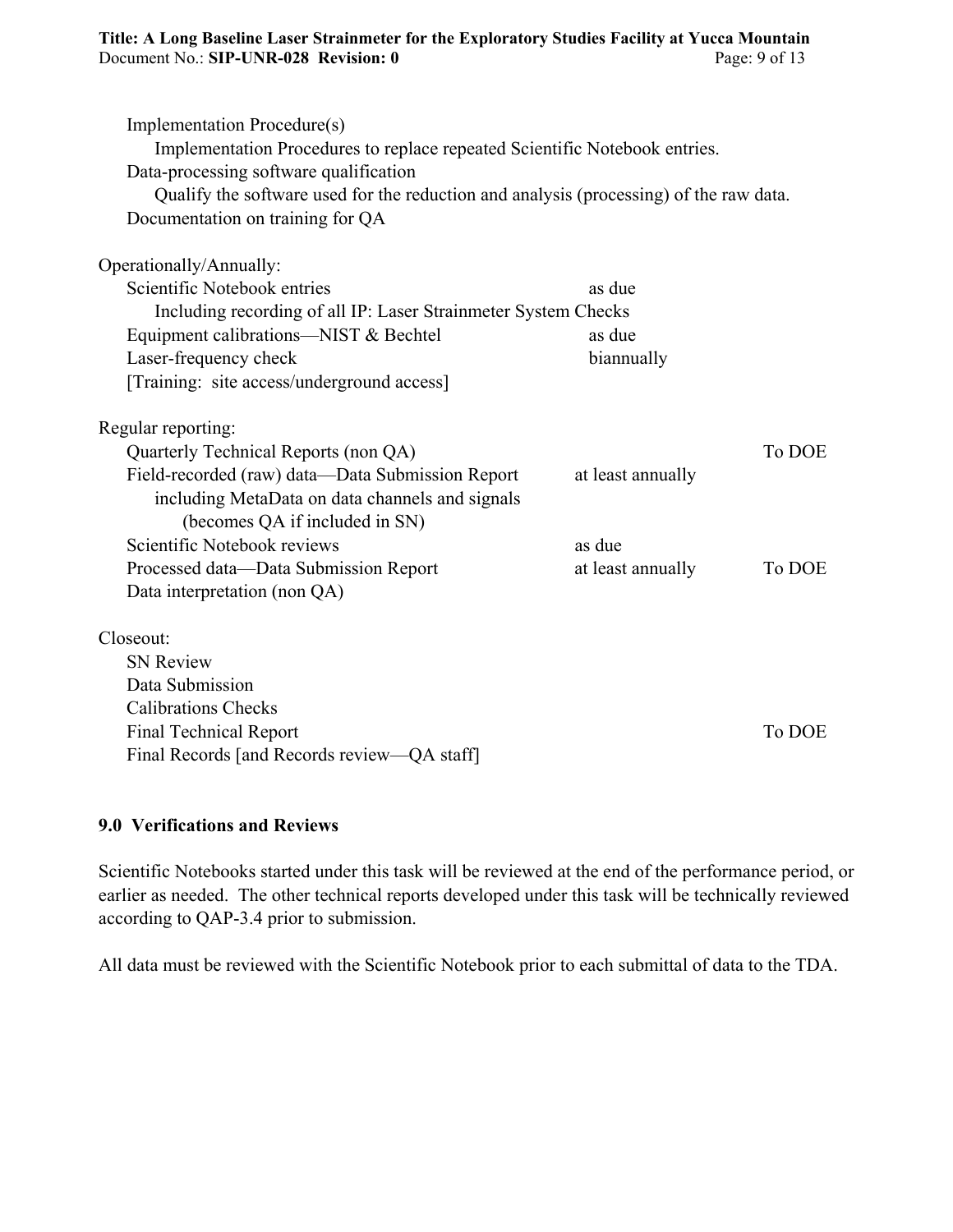#### **10.0 Computer Software**

As described in Section 3.0, a software package (LSMDP) will be submitted for qualification and the computer programs used in this task will be controlled in software configuration according to QAP-3.2 (*Software Management*).

# **11.0 Interfaces among M&O, UCCSN, DOE and Nevada Seismological Laboratory (NSL)**

Dr. James Brune of the Seismological Laboratory of the University of Nevada, Reno (UNR), as the Task's primary Principal Investigator, will oversee the entire project and assure the project's integrity and academic and scientific soundness as the work progresses. The Principal Investigator for UCSD (the Task's co-PI), Dr. Duncan Agnew, will delegate responsibilities for implementing this plan as needed and perform reviews and concurrence on all work accomplished.

The Technical Task Representative is Drew Coleman.

Field work for this work plan is conducted within the ESF at Yucca Mountain. This work is governed by the current version of M&O Field Work Package FWP-EST-PA-003 "Laser Strainmeter". This package addresses the safety, health and environmental controls for the work. The field work in this work plan is monitored by the M&O Test Coordination Office (TCO, Contact: Dan Neubauer). The UCCSN QA program provides indoctrination and training as needed. All work planned or performed and all Q procurements are subject to review and/or verification by the UCCSN QA Manager.

# **12.0 Accuracy and Representativeness**

The accuracy of collected data is ensured with periodic checks and documented with records submitted to the Technical Data Archive. Given the variabilities of activity within the earth, only a sample of that activity obtained over a long period of time can well approximate the mean behavior. One of the main purposes of this monitoring task is to increase that sample length. Only with long records comes confidence in their interpretation.

Technical discussion of the precision accuracy and representativeness, as was included in SIP-UNR-019, is as follows:

The precision of the strainmeter measurement can be taken to be the same as the resolution, which is determined by the ratio of the length of the strainmeter (405 m), to the wavelength of the light used (633 nm). Since the measurement is done by counting quarter-fringes and each quarter-fringe corresponds to an eighth-wavelength change in distance, the resolution is 0.195 nanostrain. This finite resolution corresponds to a quantization of the continuously-varying strain signal to changes of this amount. Such quantization introduces a small amount of noise into the strain measurement; the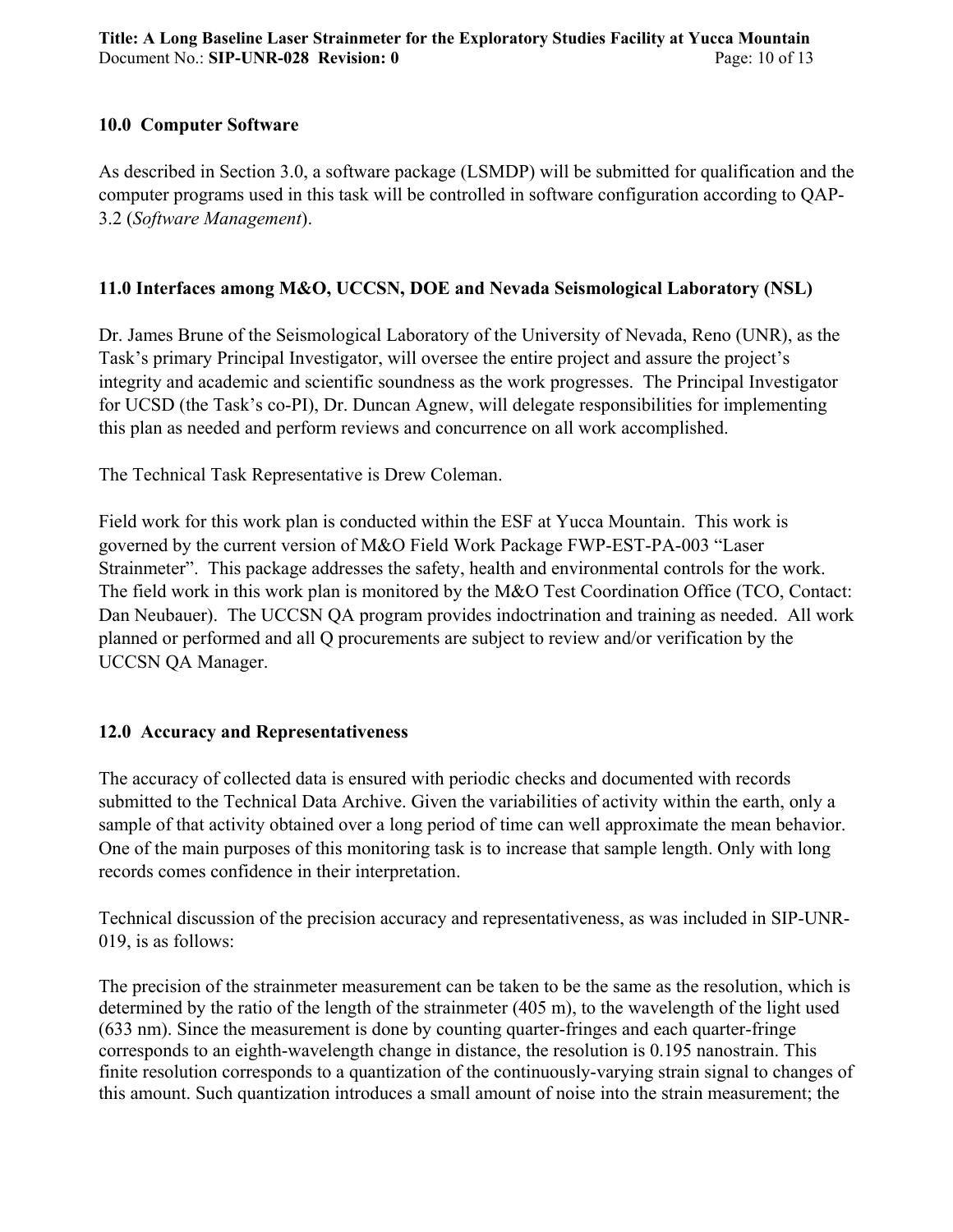#### **Title: A Long Baseline Laser Strainmeter for the Exploratory Studies Facility at Yucca Mountain** Document No.: **SIP-UNR-028 Revision: 0** Page: 11 of 13

exact amount depends on the sample interval as well as the step size, according to well-established formulas in digital signal analysis. The amount of noise thus added should be much smaller than the size of the signals to be measured.

The accuracy of the strainmeter can be taken to be the degree to which the measurement reflects actual changes in distance between the anchor endpoints. This accuracy is affected by: (1) frequency fluctuations in the reference-standard laser; (2) changes in the index of refraction along the vacuum path (monitored by the vacuum gage); (3) drifts in the counting electronics (monitored by the reference multimeter); (4) by dimensional changes in the anchoring bond material (not possible to observe); (5) long-term dimensional changes in the interferometer components (also not possible to observe) and (6) dimensional changes in the interferometer components from thermal fluctuations. The level of all of (1-3) should not amount to more than  $3x10^{-8}$  per year, though (2) may be a source of shorter-term fluctuations, which will be corrected for using the vacuum-gage readings. If a similar correction can be used to reduce the effect of (6), then temperature measurements of the instrument will also need to be QA, but this would not be done initially.

The potential sources of error are the same sources which affect the instrument accuracy.

Uncertainties in the instrument calibration will be less than 0.1%, set primarily by the uncertainty in the voltage calibration. The uncertainty between the measured and large-scale strain can be estimated to 0.1% using the Earth tides.

The representativeness of the measurements may be taken to be the degree to which the measured extension and contraction along the instrument reflect this component of strain elsewhere in the repository. Because of elastic inhomogeneities in the rock mass, the measured strain may depart from the strain elsewhere. A representative bound on the extent of this departure is provided by a comparison of the measured and the theoretical earth tides, which have been found to be in good agreement.

#### **13.0 Personnel**

The following personnel are involved with the subtasks described above and may make entries in the appropriate SNs:

| <b>Title</b>                       | <b>Name</b>        |            |
|------------------------------------|--------------------|------------|
| Principal Investigator             | Jim Brune          | <b>UNR</b> |
| <b>UCSD</b> Principal Investigator | Duncan Agnew       |            |
| Associate Investigator             | Frank Wyatt        |            |
| Investigator                       | Don Elliott        |            |
| Technician                         | Stephen Dockter    |            |
| Technician                         | Steve Bralla       |            |
| <b>Technician Assistant</b>        | Frank Cheng        |            |
| <b>DCC/Research Assistant</b>      | Deni Menegus       |            |
| Dev. & Design Engineer             | <b>Wally Nicks</b> | I INR      |
|                                    |                    |            |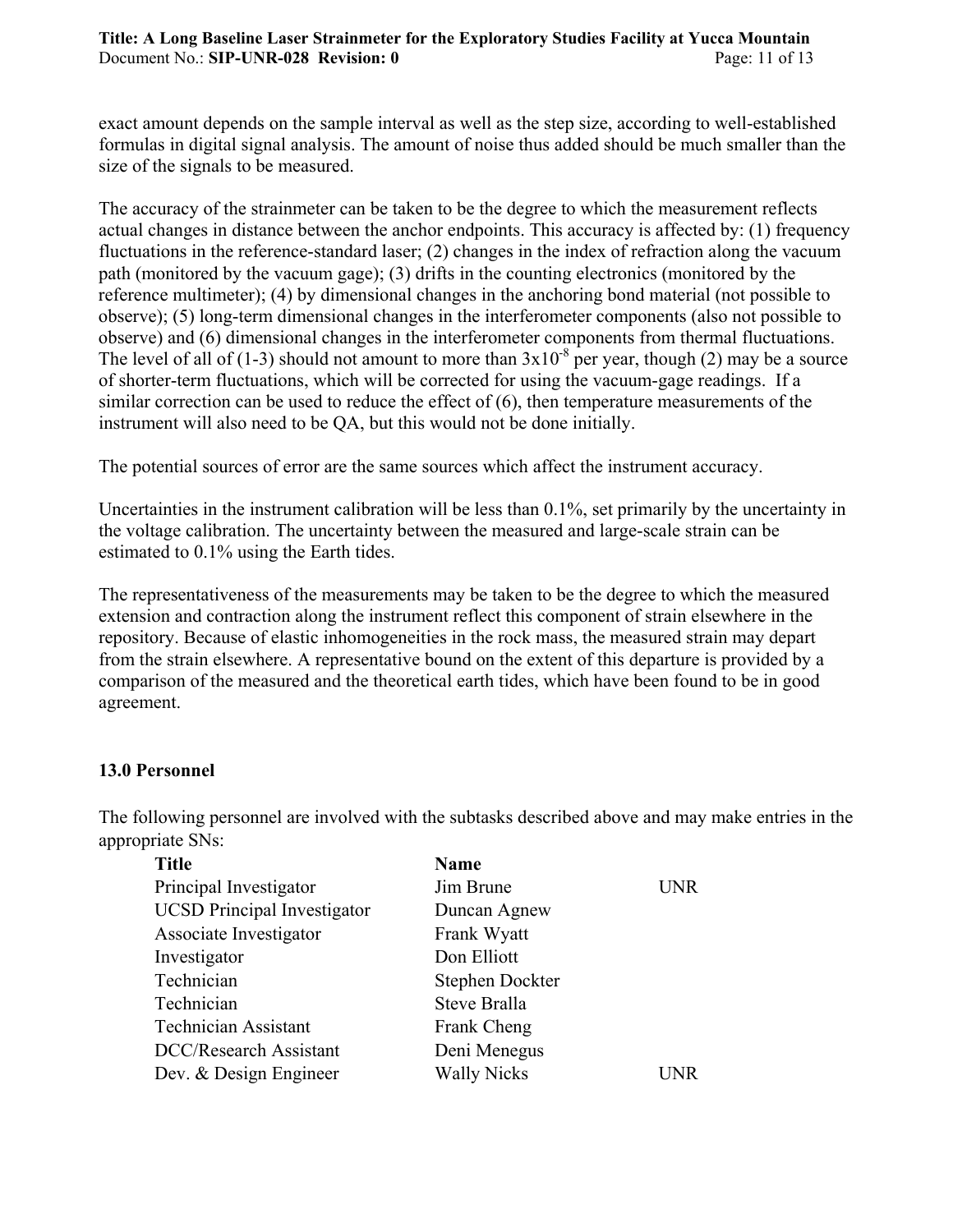#### **14.0 Schedules**

Schedules will be as presented in approved annual proposals for funding.

Work schedule:

| A. Program:                                                                                                                                                                                                                                                                                                                                           |                                                                                                            |
|-------------------------------------------------------------------------------------------------------------------------------------------------------------------------------------------------------------------------------------------------------------------------------------------------------------------------------------------------------|------------------------------------------------------------------------------------------------------------|
| Key-personnel complete QA training and QT files completed:<br>Site access training: Maintain site-access credentials for field crew (5).<br>Completion of Field Work Package, for working in ESF.                                                                                                                                                     | March 2004<br>annually<br>annually                                                                         |
| Instrument-usage IP completed:                                                                                                                                                                                                                                                                                                                        | 30-Jun-04                                                                                                  |
| Software Qualification Request (initial)<br>Submission of Software Activities Plan:<br>Submission of Data Processing-code software qualification:<br>Completion of Data Processing-code software qualification:                                                                                                                                       | 30-Apr-04<br>31-May-04<br>$1-Jun-04$<br>31-Jul-04                                                          |
| Semi-annual technical-data review:<br>Semi-annual raw-data records submittal:<br>Semi-annual reduced-data to TDA:                                                                                                                                                                                                                                     | March & Sept.<br>March & Sept.<br>March & Sept.                                                            |
| Semi-annual QA-data review:                                                                                                                                                                                                                                                                                                                           | March & Sept.                                                                                              |
| Close out:<br>Complete data collection through 8-Apr-08:<br>Ongoing site-recording, continued.<br>Final calibration/calibration checks:<br>Complete data reduction/analysis:<br>Submission of Final Report:<br>Final Report Submitted to DOE:<br>Final records to DCC:                                                                                | April 2008<br>May 2008<br><b>June 2008</b><br>August 2008<br>September 2008<br>September 2008              |
| B. Operations and Monitoring:                                                                                                                                                                                                                                                                                                                         |                                                                                                            |
| Inspection; remote adjustments; and/or calls for site-assistant.<br>Recording of activities in SN<br>Trips to test/attend-to instrument (multiday).<br>Repairs of failed equipment (in lab).<br>Reduction of field-checks/calibration-measurements.<br>Laser-frequency blue-red shift checks<br>Reference-std, absolute laser-frequency measurements. | daily<br>daily<br>$\sim$ monthly; as required<br>as required<br>as performed<br>quarterly<br>semi-annually |
| Calibrations and Checks:<br>$C_{\cdot}$                                                                                                                                                                                                                                                                                                               |                                                                                                            |
| Maintain reference-equipment in calibration (7 units):                                                                                                                                                                                                                                                                                                | annually for each                                                                                          |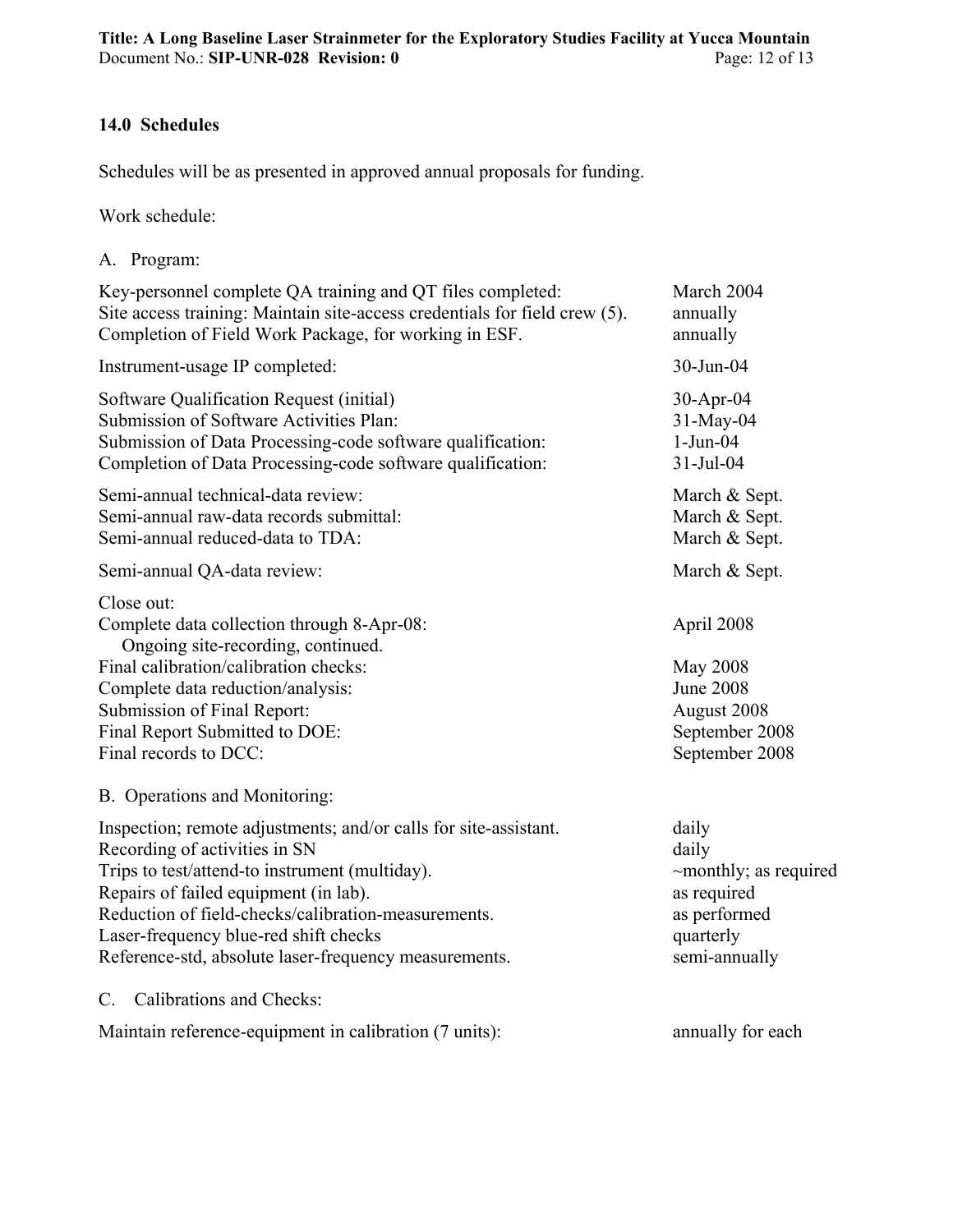#### **Title: A Long Baseline Laser Strainmeter for the Exploratory Studies Facility at Yucca Mountain** Document No.: **SIP-UNR-028 Revision: 0** Page: 13 of 13

| D. Downloading and Storage of Data:                                                                                                                                                                                                                                                                                                                                                                                                                        |                                                   |
|------------------------------------------------------------------------------------------------------------------------------------------------------------------------------------------------------------------------------------------------------------------------------------------------------------------------------------------------------------------------------------------------------------------------------------------------------------|---------------------------------------------------|
| Recovery and secure archiving of data.                                                                                                                                                                                                                                                                                                                                                                                                                     | daily                                             |
| E. Processing and Analysis                                                                                                                                                                                                                                                                                                                                                                                                                                 |                                                   |
| Development of data-processing code.                                                                                                                                                                                                                                                                                                                                                                                                                       | ongoing $(50\%*)$                                 |
| Editing of field recordings for removal of artifacts/corrections.<br>Creation of calibrated-corrections from SN and field-recordings.                                                                                                                                                                                                                                                                                                                      | monthly<br>semi-annually                          |
| Interpretation of measurements in terms of geophysical phenomena.                                                                                                                                                                                                                                                                                                                                                                                          | ongoing                                           |
| F. Instrument Remediation/Upgrades:                                                                                                                                                                                                                                                                                                                                                                                                                        |                                                   |
| Replacement of all cage-mounted electronics:<br>Secondary instrument controller/recording system:<br>Optical Anchor path-length modulator:<br>ongoing:                                                                                                                                                                                                                                                                                                     | April 2004<br>June 2004<br><b>June 2004</b>       |
| Development of laser system monitoring: lab and instrument.<br>Development of remote and automated instrument control - strainmeter.<br>Improvement of remote and automated instrument control - controller.<br>Improvement of strainmeter response to disruptive train-passages.<br>Replacement/upgrade of interferometer optics.<br>Introducing additional environmental sensors<br>Upgrade/replacement of circuit boards (incl. remote-control option). | $50\%*$<br>40%<br>30%<br>25%<br>20%<br>20%<br>15% |

\* Percentage to be completed in first year (fy2004)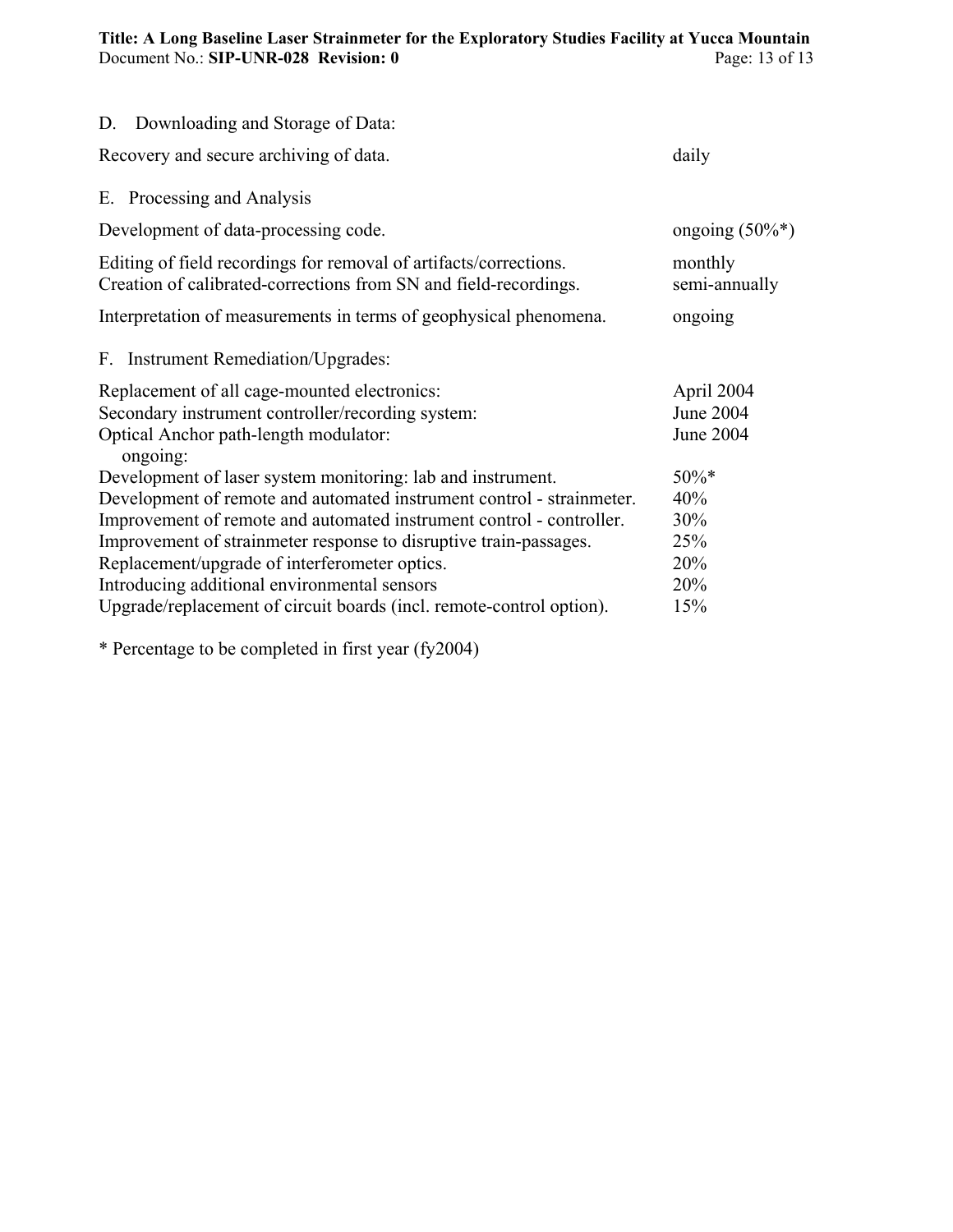#### **Long-baseline Laser Strainmeter Measurement in the Exploratory Studies Facility at Yucca Mountain** Attachment SIP-UNR-028

#### **1. Introduction: Current Status**

The University of California, San Diego (UCSD), under subcontract to the Seismological Laboratory of the University of Nevada-Reno (UNR), has installed and is operating a laser strainmeter (LSM) in the Exploratory Studies Facility (ESF) at Yucca Mountain, to provide continuous deformation monitoring of the area with high precision and stability. Phase I of the project (site training, surveying, site selection, and instrument design and engineering) was completed by 2001. Phase II (component fabrication and onsite preparation) was completed by spring 2002. Phase III (assembly of the instrument and the initial test period) was completed in June, 2002. Phase IV (operation and analysis of the data) is currently in progress; while the transition from testing to routine operation of a new system in an unusual setting is not always clear-cut, since 2002:233 recordings of the ESF's deformation have been collected to QA standards. In order to meet contract requirements we will soon submit QA raw data from then through 2003:099 to the Document Control Coordinator, along with the Scientific Notebook for this period. Of course, the strainmeter is continuing to operate and monitor Yucca Mountain.



Prior to 2002:330 the data are significantly disturbed by laser-related problems stemming from passage of mine trains, a problem since reduced (though not eliminated) by the qualification and installation of another laser system. Other than this, the instrument has run with remarkably little trouble, providing a continuous record of strain with a resolution of 0.001 microstrain on a day-to-day basis — more than 100 times better than GPS over repository length scales (**Figure 1**). The recorded earth tides match the theoretical tides well; there is no anomalous or nonlinear tidal response. With only 6 months of data, and the likelihood of there being an annual-cycle component to the deformation, the East-West strain rate can be bounded only preliminarily ("Strain-without tides" in figure), but it is certainly within ±0.2 microstrain per year, and could be much smaller.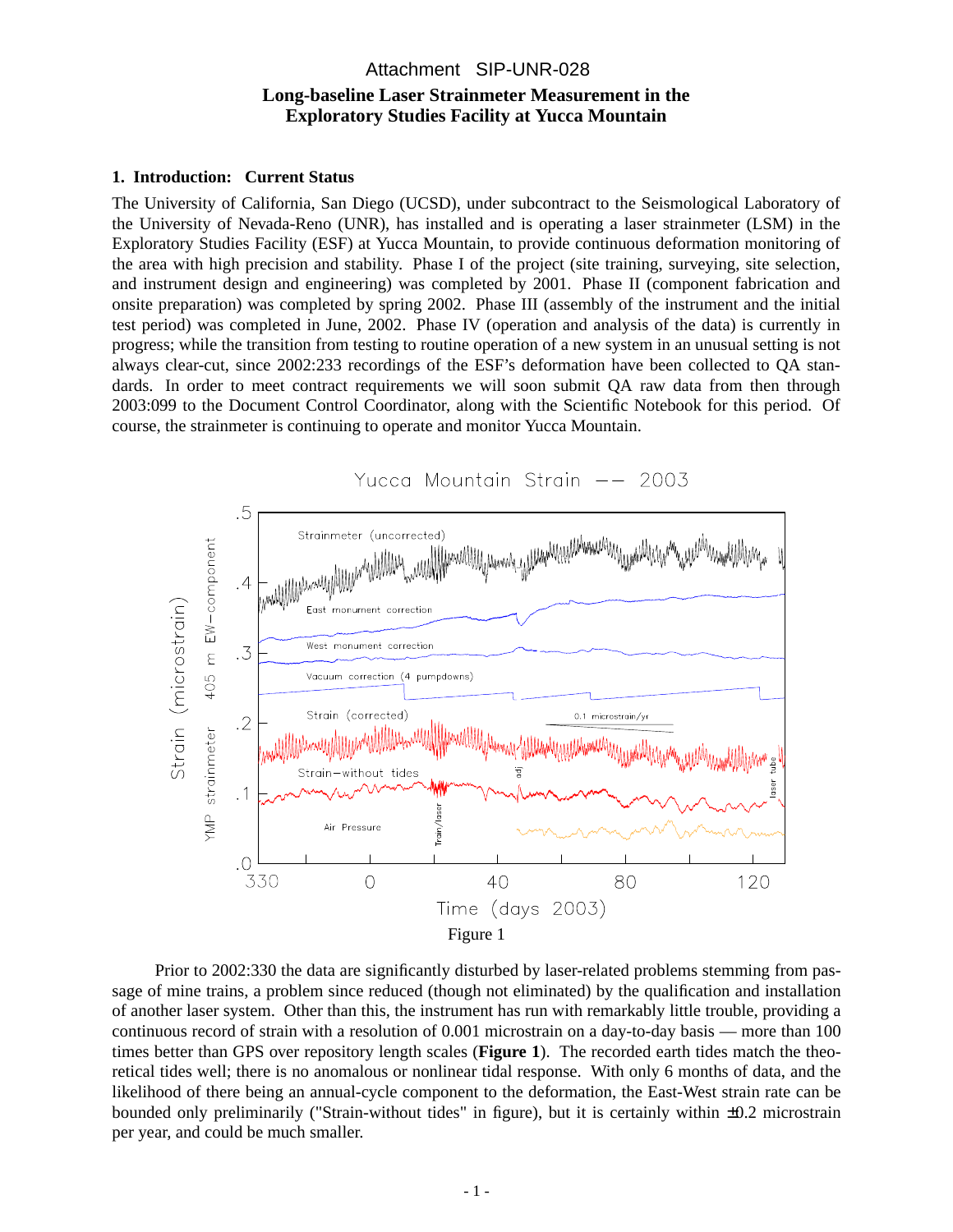#### **2. Future Plans I: Instrument Operation and Data Analysis**

**Work Proposed**: We would plan, first, to continue to operate and interpret data from the existing laser strainmeter (LSM) in the south adit of the ESF. Operation would include remote and onsite adjustment of instrument systems to assure continuous operation and production of high-quality data; maintenance and repair of instrument subsystems as needed; calibration of elements essential to production of QA data; and additional measurements and instrument improvements as we continue to work out design issues in this novel environment. Data interpretation would include routine data downloading, local archiving of data, editing of data and application of calibration measurements to produce an optimal estimate of strain changes, submission of raw and edited data to the Document Center for final archiving, and analysis and interpretation of the measurements in terms of repository performance and geophysical phenomena. All data-handling would be done in accordance with QA procedures.

**Value to YMP**. The value of such continued operation and analysis to the Yucca Mountain Project is that the LSM is critical for understanding the short-term and long-term stability of the site; precise deformation monitoring is essential for understanding the hazard posed by the local tectonic environment, for helping to define the engineering requirements for constructing a safe site, and for providing a baseline against which to observe warning signals from any significant future changes in tectonic, volcanic, or rock conditions. The LSM continuously monitors the repository-scale strains from all sources, complementing regional geodetic surveys at the facility by providing an independent check and much lower noise over a wide frequency range.

Continued operation will monitor the following:

- The baseline strain rate in the ESF; measuring this, and possible future changes, will provide a powerful check for strain-rate variations that might be associated with possible tectonic or volcanic events or potential repository activities.
- Strains associated with seismic waves, earth tides, and atmospheric pressure variations (e.g. the conspicuous correlation of strain and pressure in Figure 1); analysis of these provides unique information on the bulk rock properties (e.g., elastic modulus) of the potential repository block, and any changes in them.
- Any strains from earthquakes (either from static deformations caused by (future) local earthquakes, or by triggered slip along nearby faults) or from volcanic activity (e.g., in Crater Flat); any such strains would be important in judging the integrity of the repository after such events.

**Appropriateness of Team**: The UCSD group is very familiar with the LSM design, having been the builders of it. There are not currently any other groups in the USA operating or constructing similar instruments.

**Duration and Cost**: Because of the long-term nature of some of the phenomena being measured (the long-term strain) and the unpredictable nature of others (earthquake-related strains), the operation and interpretation needs to be ongoing, so this proposal is for the full duration of the Cooperative Agreement (5 years). The annual cost would be \$150K for the first year, \$105K for the second, and \$75K/yr averaged over years 3-5. The larger costs for the first 2 years reflect the substantially higher level of effort needed both for bringing the whole data-handling process and software to QA standards and for instrument improvements to make the long-term operation and data-handling more routine. The operation costs are based on our experience at other sites, adjusted for QA requirements. The total 5-year cost is \$480K.

#### **3. Future Plans II: A Second Laser Strainmeter (North-South component)**

**Work Proposed**: We would also propose to construct a second laser strainmeter in the ESF, orthogonal to the first one, along the NS part of the tunnel. This would follow the design of the existing instrument, which is now well matched to ESF requirements and site-crew capabilities.